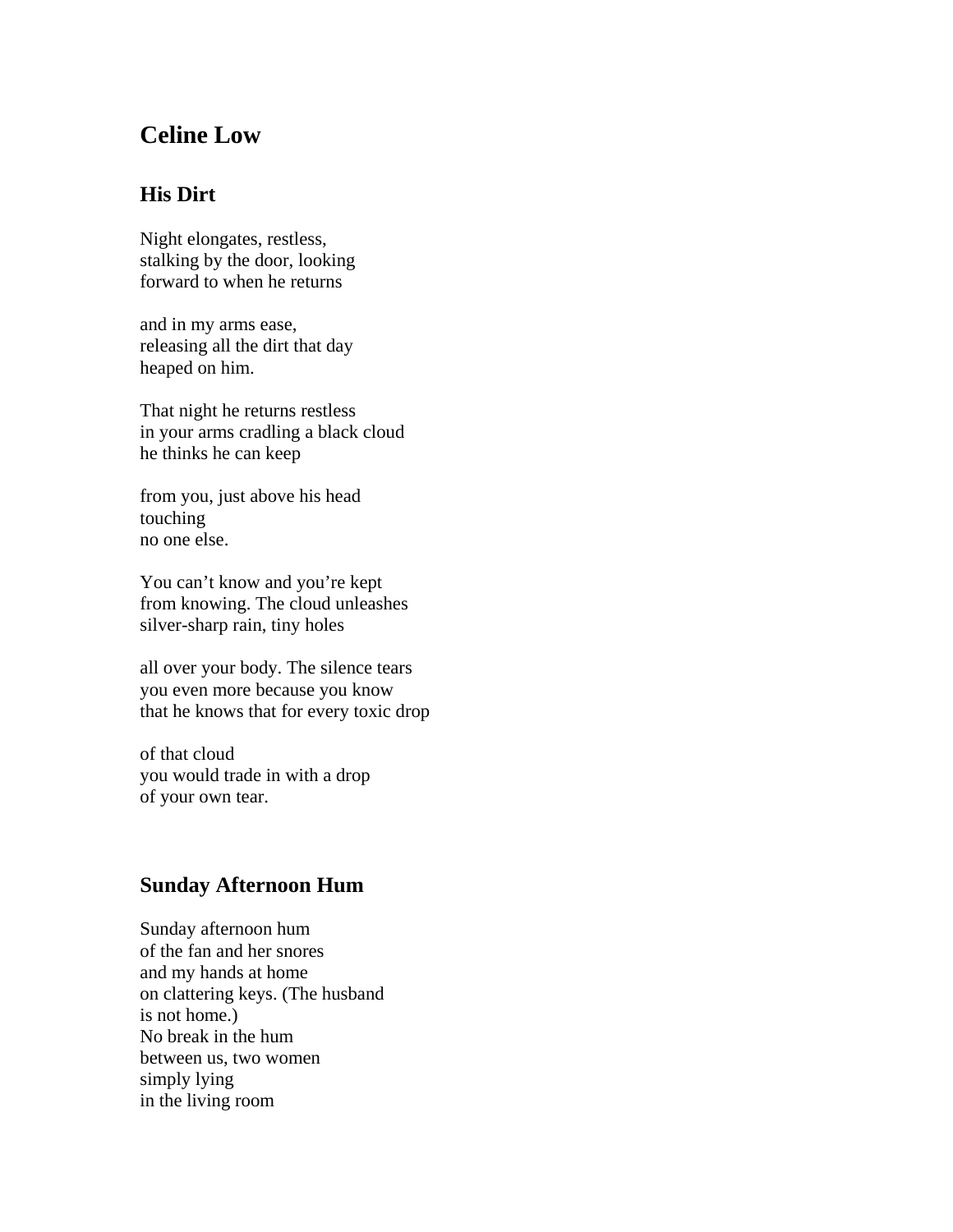but enough for a glance to rest on brown limbs sprawled, chest facing down on the sofa, her hair sticking out behind the arm rest. You imagine her face below, mouth open squished on one side by the pillow (you smile, invisibly), your hands still clattering and your eyes still never leaving, never left the screen.

Sometimes the best moments hide in the humdrum seconds you take a second glance at.

## **Years Later**

She was a goddess in his eyes when he did not know her.

She knew marriage would take her off the pedestal but hoped desire

and love could learn to live on levelled ground.

But when pedestal crumbled, where are her feet?

In his eyes a strange stone creature where a goddess used to sleep.

Bloody ugly blemish hinting at a wound sealed over with layers of scaly tissue.

When he accused her of a dead heart that was when she died.